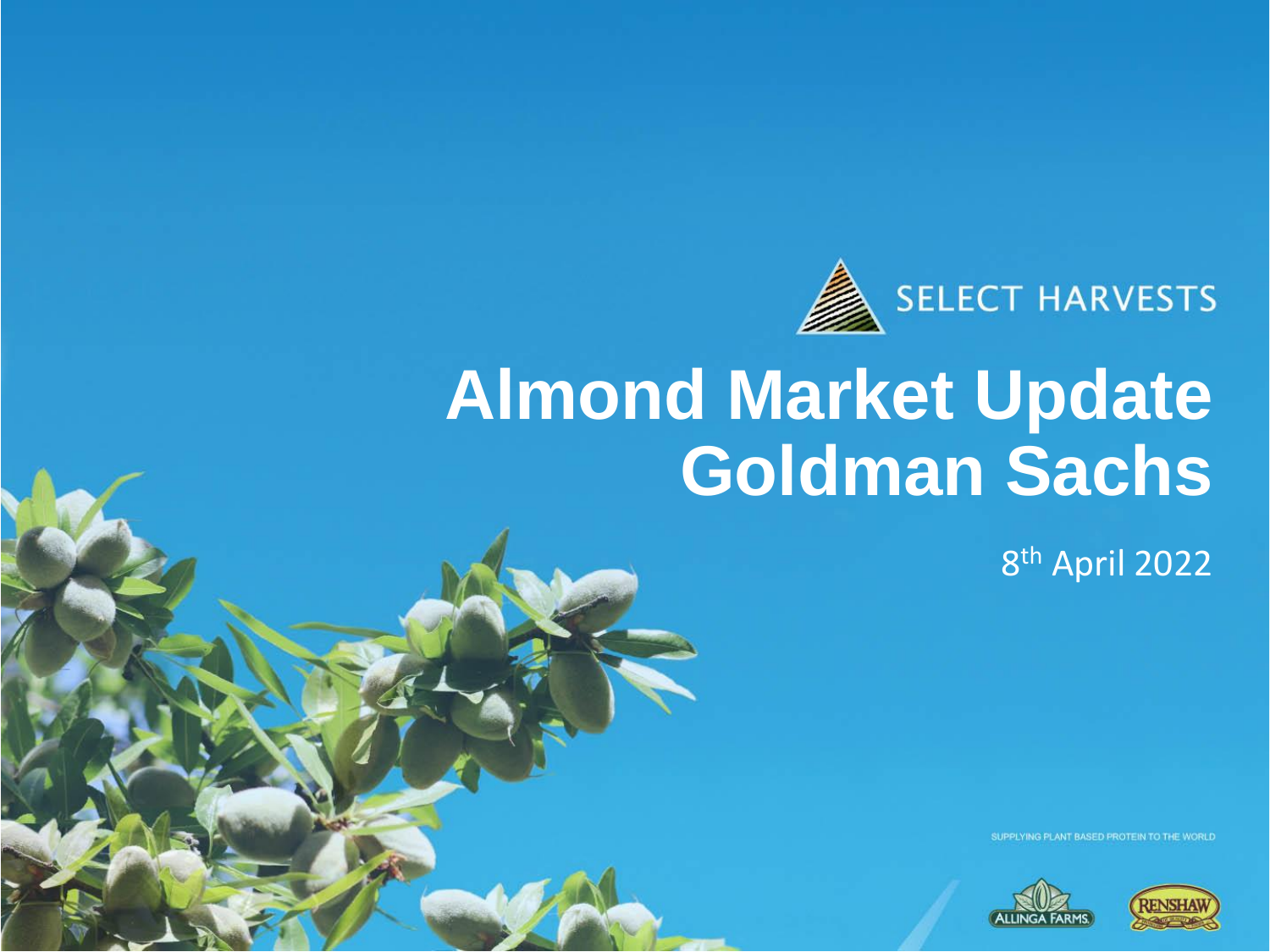## **Disclaimer & Basis of Preparation**

*This presentation is provided for information purposes only and has been prepared using information provided by the company. The information contained in this presentation is not intended to be relied upon as advice to investors and does not take into account the investment objectives, financial situation or needs of any particular investor. Investors should consider their own individual investment and financial circumstances in relation to any investment decision.* 

Certain statements contained in this presentation may constitute forward-looking statements or statements about<br>future matters that are based upon information known and assumptions made as of the date of this presentation. *Certain statements contained in this presentation may constitute forward-looking statements or statements about These statements are subject to risks and uncertainties. Actual results may differ materially from any future results or performance expressed, predicted or implied by the statements contained in this presentation.*

*The Select Harvests Limited financial statements are prepared in accordance with Australian Accounting Standards, other authoritative pronouncements of the Australian Accounting Standards Board, Urgent Issues Group Interpretations and the Corporations Act 2001. This includes application of AASB 141 Agriculture in accounting for the current year almond crop, which is classified as a biological asset. In applying this standard to determine the value of the current year crop, the Company makes various assumptions at the balance date as the selling price of the crop can only be estimated and the actual crop yield will not be known until it is completely processed and sold. The resulting accounting estimates will, by definition, seldom equal the related actual results, and have a risk of causing a material adjustment to the carrying amounts of assets and liabilities within the next financial year.*

This announcement has been approved by the Board of Select Harvests





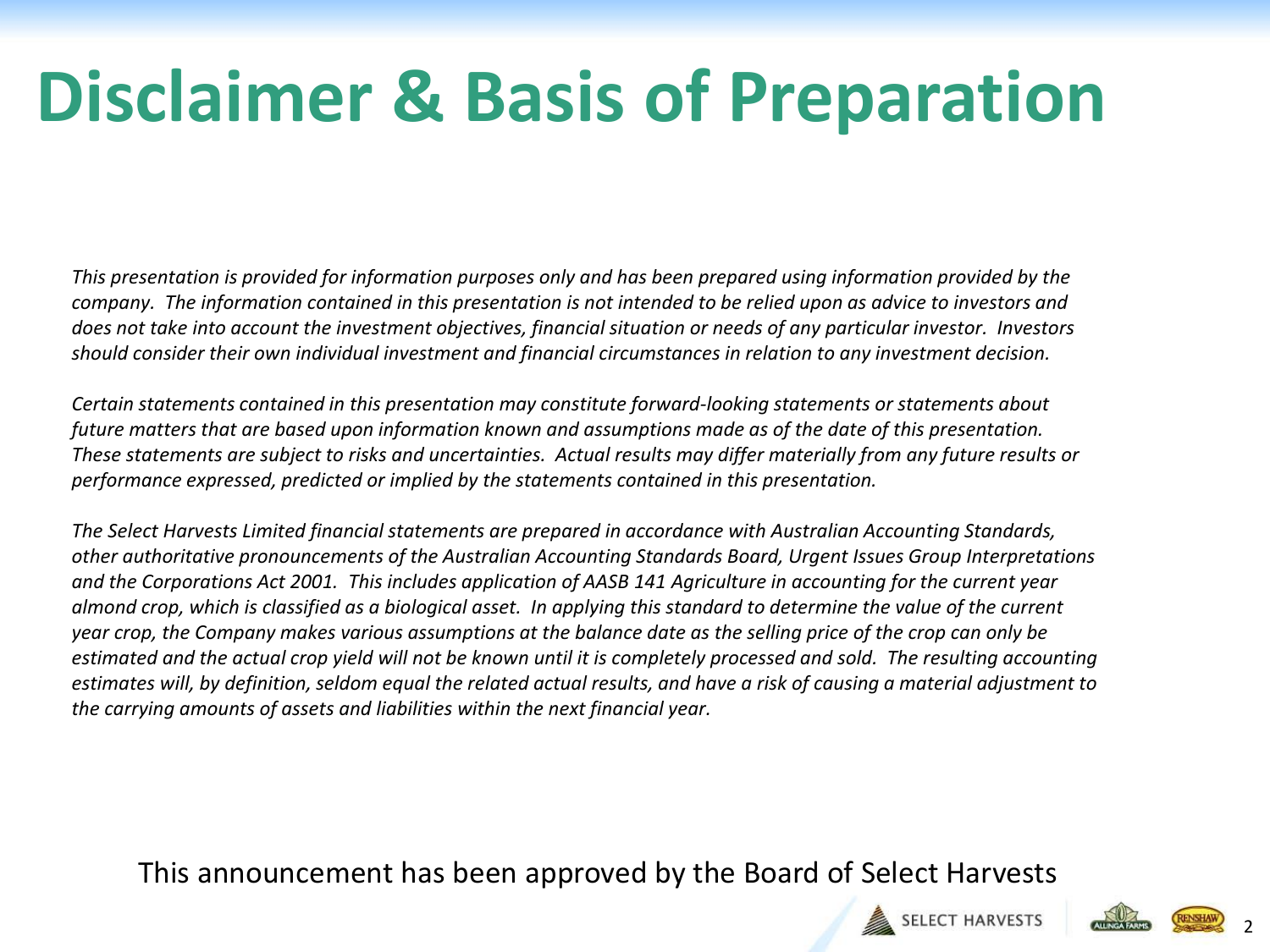## **Select Harvests Overview**

#### One of the worlds largest almond growers, with a geographically diverse 9,262-hectare orchard portfolio

| <b>Company</b><br><b>Overview</b> | Listed on the ASX (SHV), with a market capitalisation of A\$654m (6 April 2022) and 611 employees.                                                                                                                                                              |
|-----------------------------------|-----------------------------------------------------------------------------------------------------------------------------------------------------------------------------------------------------------------------------------------------------------------|
|                                   | Australia's second largest almond producer and marketer with core capabilities across: Horticulture, Orchard Management, Nut<br>Processing, Sales and Marketing.                                                                                                |
|                                   | We supply the retail and industrial markets, exporting almonds globally. Continuing to build relationships in the fast-growing<br>markets of India and China, as well as maintaining established routes to market in Asia, Europe and the Middle East.          |
|                                   | Geographically diverse almond orchards located in Victoria, South Australia and New South Wales, with a portfolio that includes<br>more than 9,262 hectares of company owned and leased almond orchards and land suitable for planting.                         |
| <b>Orchard</b><br><b>Profile</b>  | Select Harvests weighted average almond orchard age is 13.5 years, with 100% of current planted hectares cash generative. Almond<br>orchards remain economically viable for +25 years, providing Select Harvests with a solid foundation for long term growth.  |
|                                   | Our state-of-the-art Carina West processing facility has the capacity to process above 30,000 MT of almonds in the peak season and<br>is capable of meeting the ever-increasing demand for in-shell, kernel and value-added product.                            |
|                                   | The global almond market was valued at US\$8.6bn in 2020/21. The U.S. (California) accounted for 79% of world production in<br>2020/21, followed by Australia and Spain at 7% each. Australia has more than doubled its almond production in the last 10 years. |
| <b>Almond</b><br><b>Market</b>    | The underlying fundamentals of our business remain strong. Demand for almonds, both in their natural form and as a value-added<br>food ingredient, in products such as plant-based milks and yogurts, continues to grow.                                        |
|                                   | Australian Year on Year (March - January) almond exports are up 14%, with the South/Central Asia (India) market up 44%, and the<br>Northeast Asia (China) market up 35% during the period.                                                                      |
|                                   | Select Harvests remains well positioned through its low operating costs, ability to deliver large scale value-added production and<br>strong balance sheet to benefit from the growing global demand for almonds.                                               |
| <b>Growth</b><br><b>Strategy</b>  | Our investment in greenfield developments and orchard acquisitions, including the December 2020 acquisition of the 1,566-hectare<br>Piangil Almond Orchard, will platform long term growth.                                                                     |
|                                   | We continue to assess opportunities to increase our almond production base through acquisitions, if suitable orchards become<br>available.                                                                                                                      |
|                                   |                                                                                                                                                                                                                                                                 |



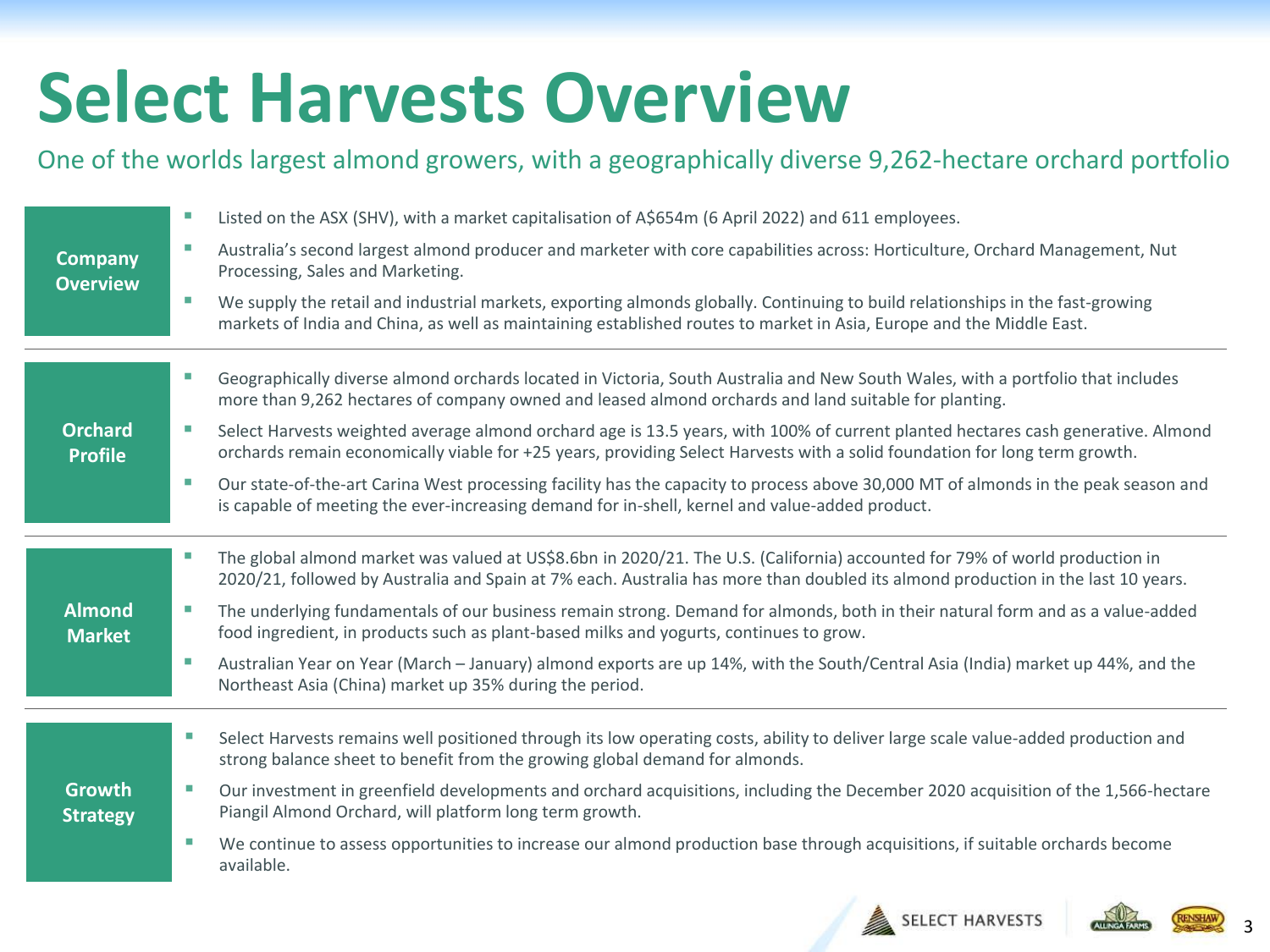## **Almond Growing a Closed Loop**

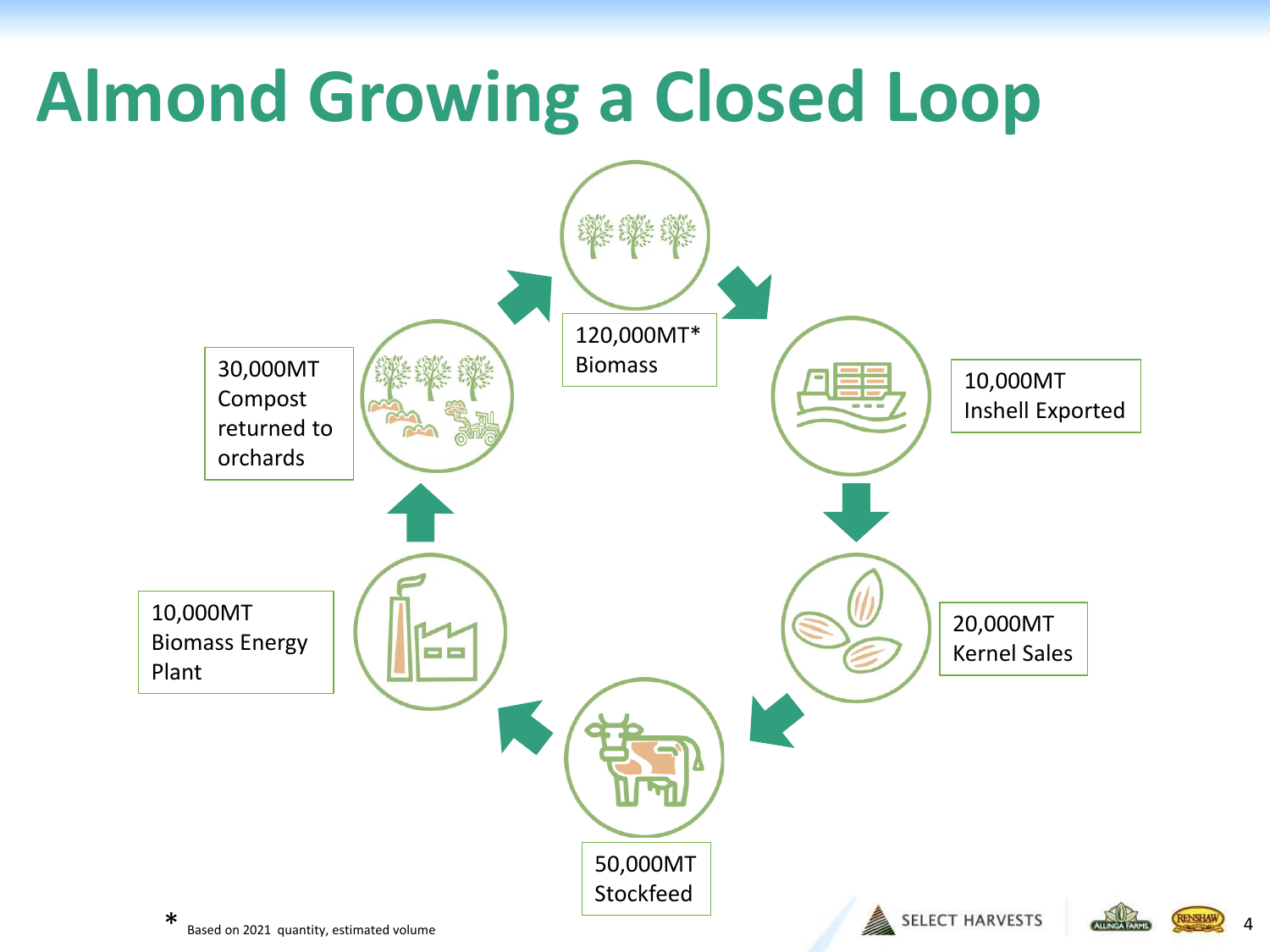### **Crop Update & India FTA**

#### **Select Harvests**

- Harvest is forecast to finish late April, subject to the favourable climatic continuing, following a slow start due to adverse weather conditions.
- 60% of the forecast crop has been harvested.
- 35% of the forecast crop has been delivered to the Carina West processing facility.
- 18% of the forecast crop has been processed.
- Initial quality is as expected, inshell yields are down.
- **The sorting and packing upgrade has been completed and is operating at or above business case.**
- At this early stage of the harvest and marketing program there is no change to our price or crop estimate.
- 1HFY22 Results announcement May 27<sup>th.</sup>

#### **United States Update**

- Pollination is complete and harvest will commence in August.
- Significant frost in Northern growing region.
- Current snowpack 31% of average.<sup>\*</sup>
- Precipitation 60% of average.\*
- **United States Department of Agriculture Subjective Forecast will be 12th May 2022**

#### **Indian Free Trade Agreement**

- An Australia-India **F**ree Trade Agreement has been proposed, details are yet to be confirmed
- Current tariffs to be reduced by 50%
	- − Inshell Rs 35 to Rs 17.5 (0.31/kg)
	- − Kernel Rs 100 to Rs 50 (0.88/kg)
- 34,000MT annual volume cap.
- Example 2011 The commencement date to be advised to the advised to the set of the set of the set of the set of the set of the set of the set of the set of the set of the set of the set of the set of the set of the set of t

Market outlook is positive, at this early stage of our harvest & marketing program there is no change to our price or crop estimate







**RENSHA**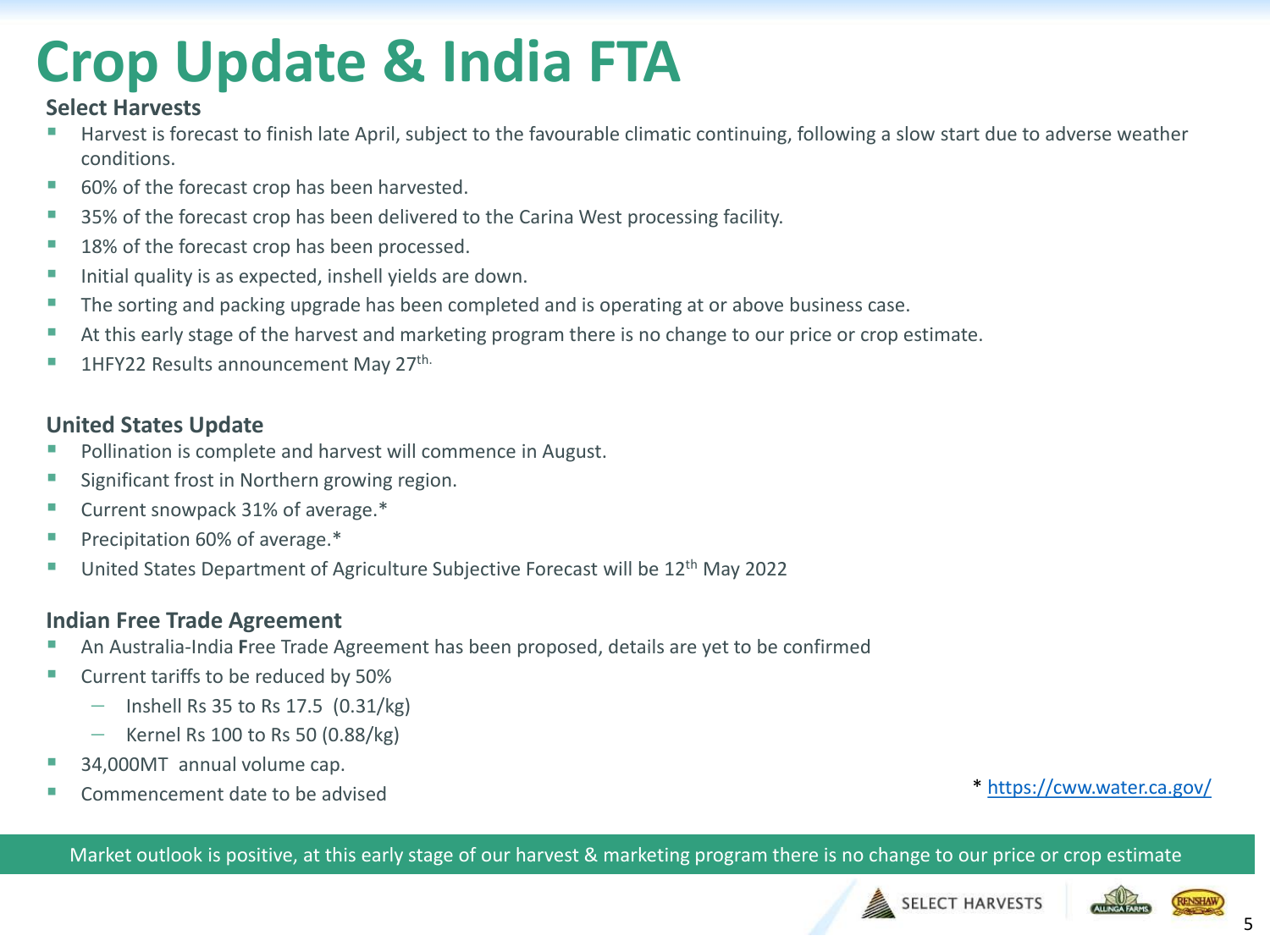## **U.S. Domestic Manufactured Shipments**



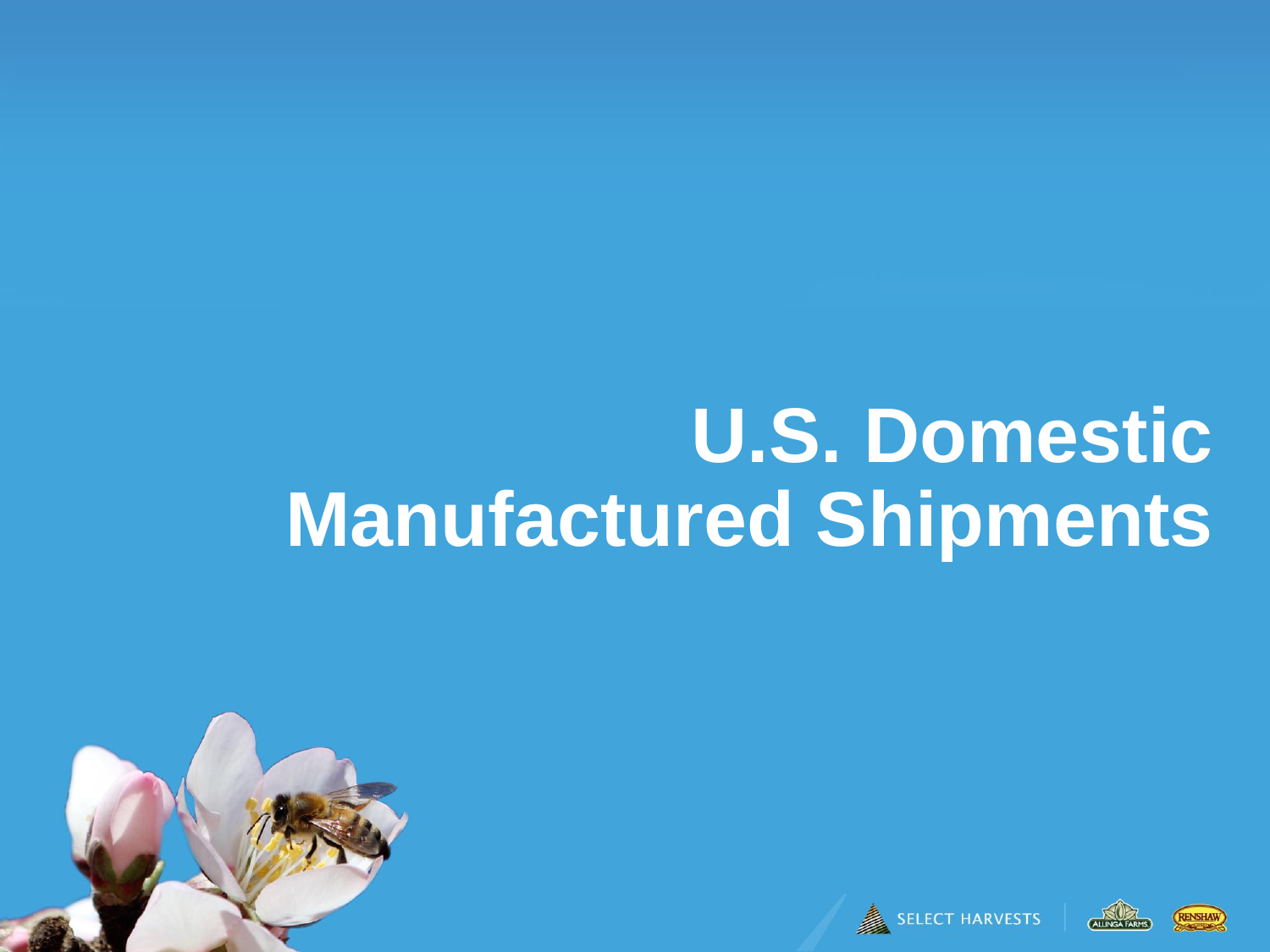**The U.S. Domestic Manufactured market for almonds is growing rapidly, increase from 41% to +47% of total domestic shipments over the past 5 years**





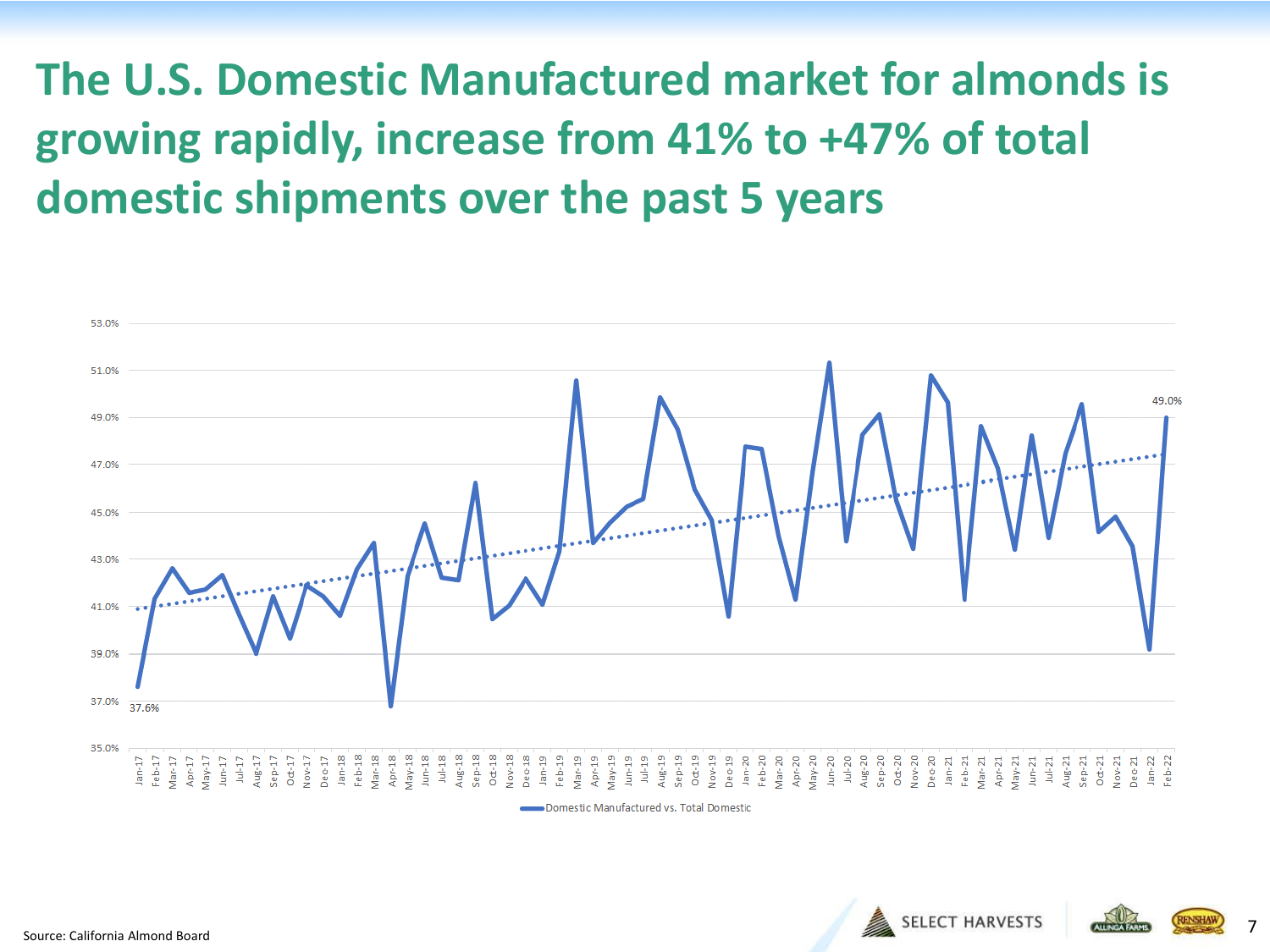# **Combined U.S. & Australian Exports**





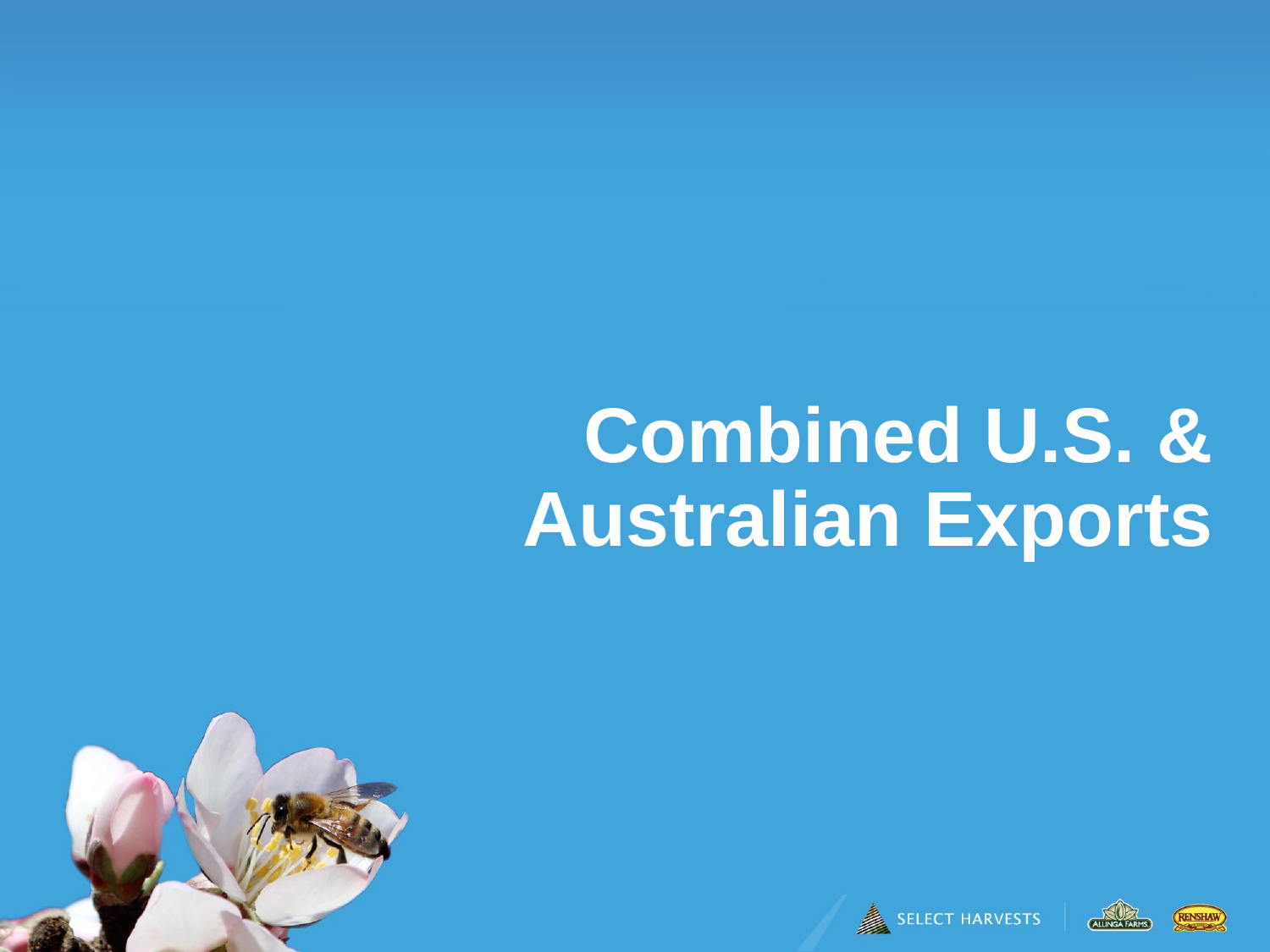**Combined U.S. and Australian almond exports are down by 24.6% and 20.8% over the last 3 and 6 months respectively, and up 4.8% over the last 12 month to Jan 2022**



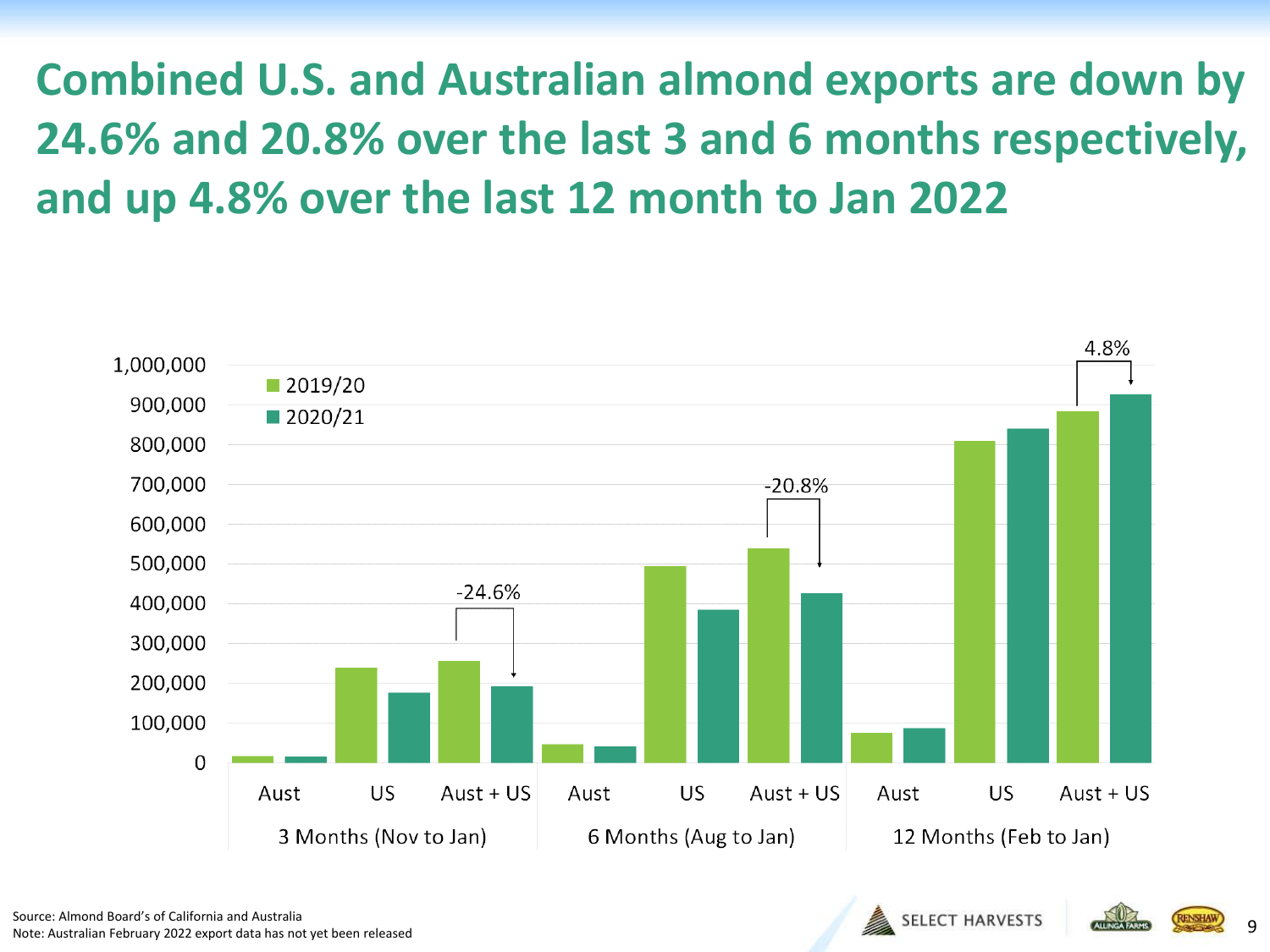## **Exports to Europe, India and China**







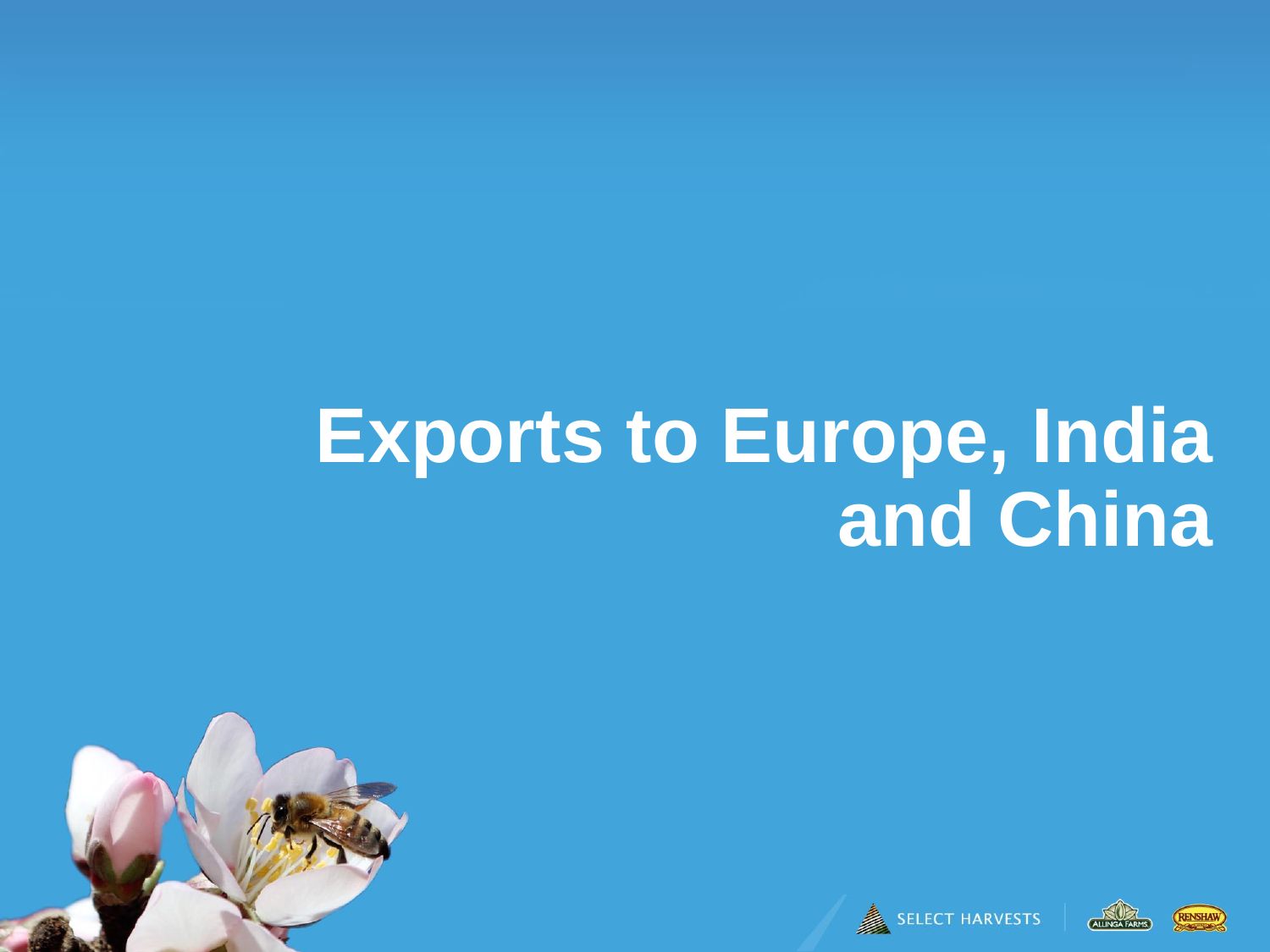### **Europe, India and China accounted for an average of 67% of U.S. + Australian almond exports over the last 5 years**

- Combined exports to the three destinations have historically peaked in July to August, with troughs occurring between Feb and March
- A sharp increase in U.S. export shipments for Feb 2022 (vs. both Jan 2022 and Feb 2021), driven by European demand, suggests that the annual trough in exports has already occurred in Jan 2022, with exports now set to increase until at lease mid-2022



11

**SELECT HARVESTS** 

Source: Almond Board's of California and Australia Note: China data includes Hong Kong and Vietnam. Feb 2022 export data for U.S. only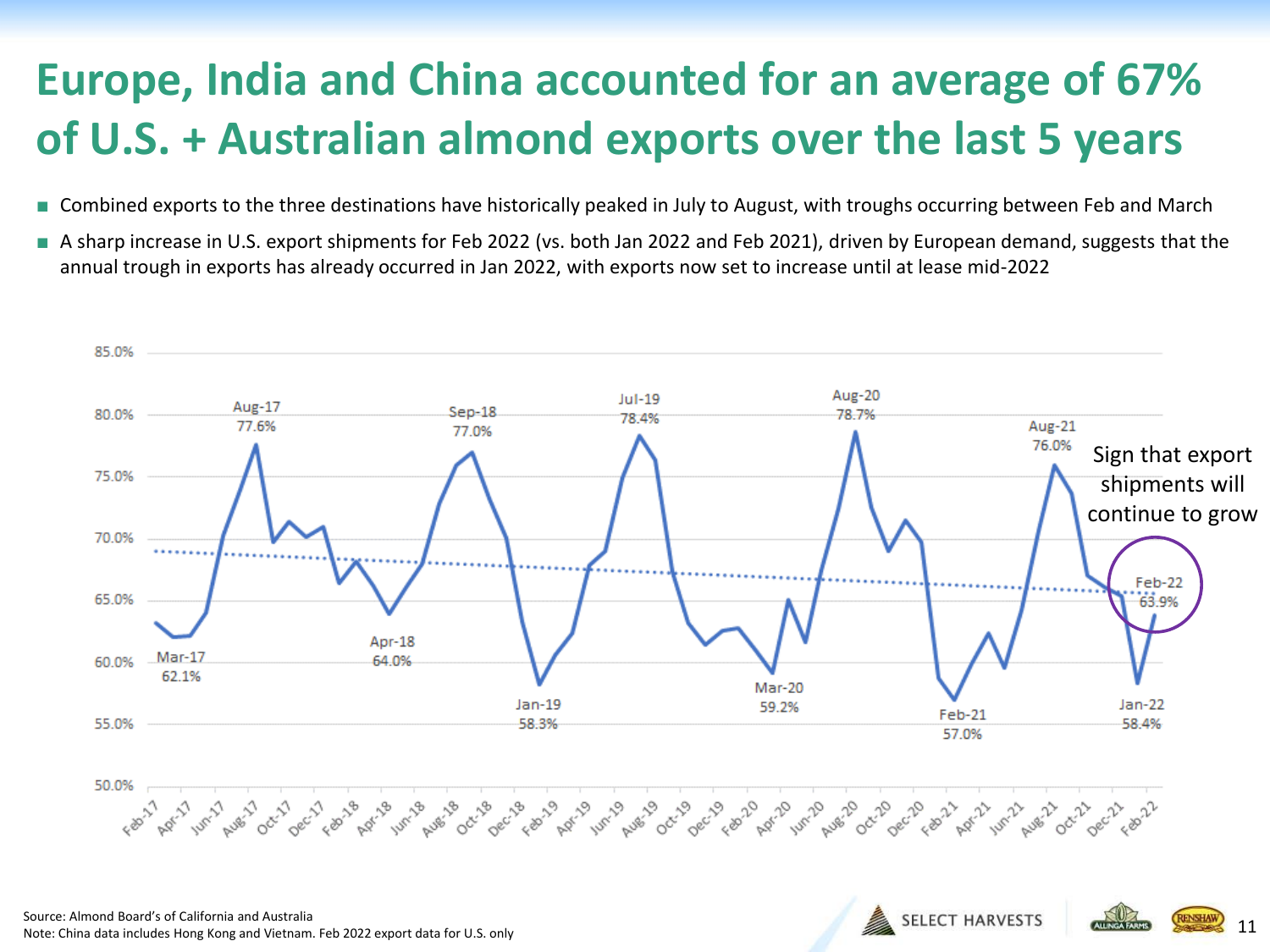#### **Exports have been increasing to all three destinations, with an increase in long term trend growth over 5 years**

- Europe has increased long term linear almond imports from ~24k MT a month in Feb-17 to ~27k MT per month by Feb-22
- India has seen the strongest growth, increasing linear trend imports from <7.5k MT in Feb-17 to 15k MT by Feb-22
- China has managed to increase growth from ~8k MT per month in Feb-17 to ~10k MT per month in Feb-22, despite the imposition of tariffs on U.S. almond imports during this period



Source: Almond Board's of California and Australia Note: China data includes HK and Vietnam. Feb 2022 export data for U.S. only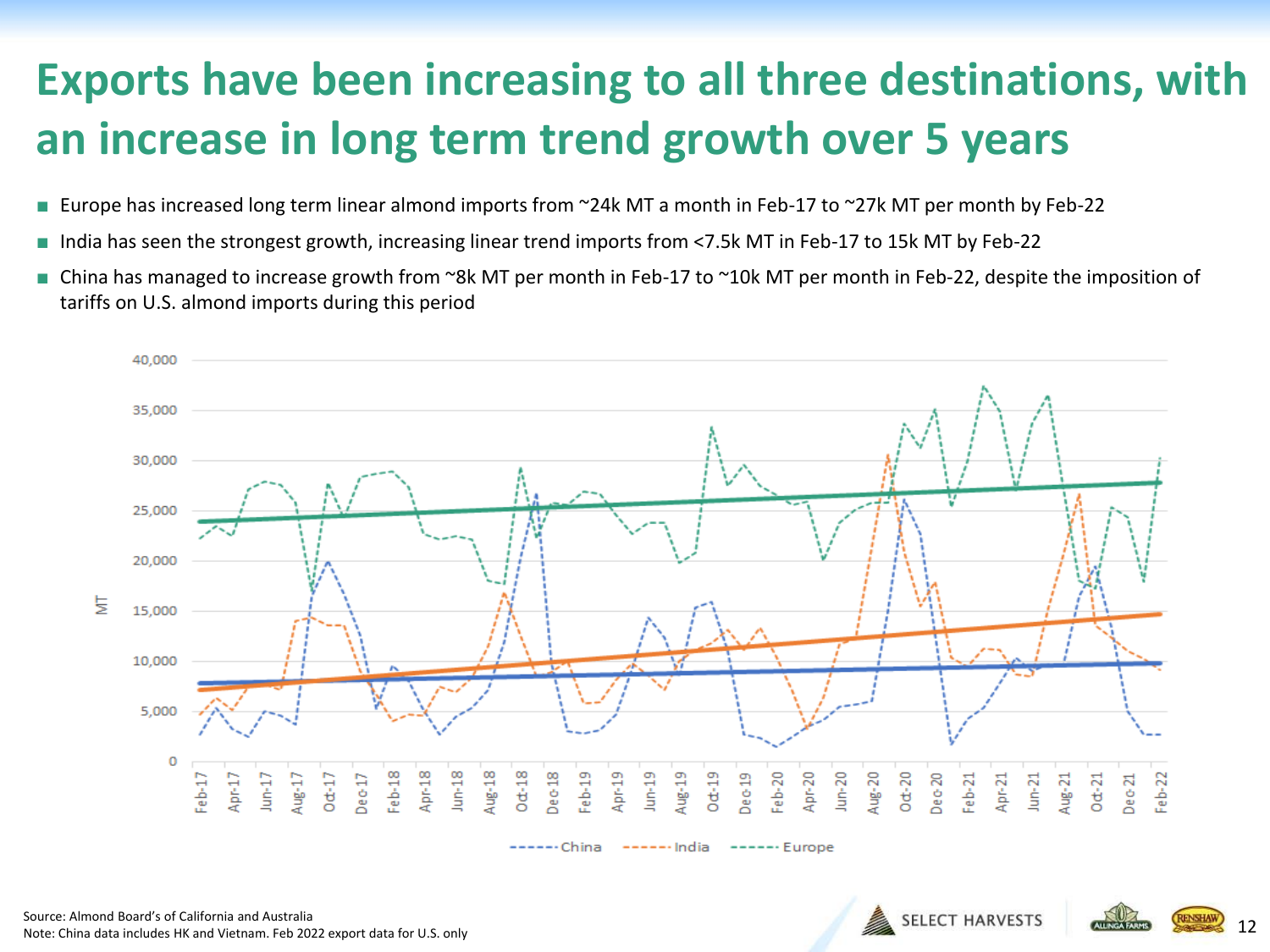### **Exports to Europe increased sharply in Feb 2022, rising back above the monthly average seen over the last 4 years**

- 25k MT less almonds were exported into Europe from the U.S. and Australia between Sep-21 and Jan-22 vs. the last 4 yr. average
- A return to trend growth for Europe in H1 CY22 would result in a significant increase in almond imports vs. the below trend performance between Sep-21 to Jan-22

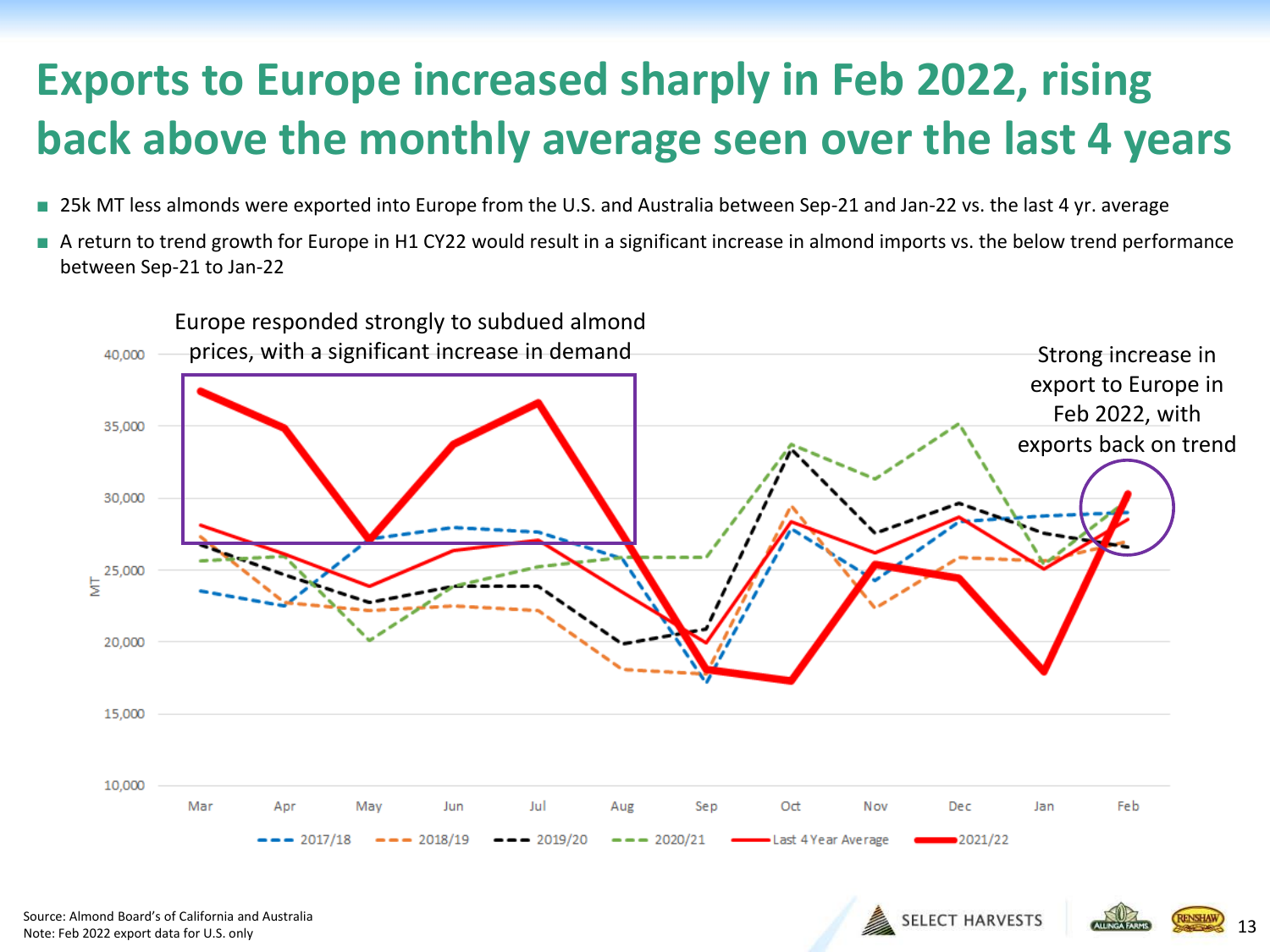### **Exports to China have been below trend since Oct-21, following an above trend performance in H1 CY21**

- 12.6k MT less almonds were exported into China from the U.S. and Australia between Oct-21 and Fe b-22 vs. the last 4 yr. average
- Due to freight/logistics issues, China may pull forward some of its October peak almond purchasing, which would result in above average almond exports in H1 CY22



Source: Almond Board's of California and Australia Note: China data includes HK and Vietnam. Feb 2022 export data for U.S. only